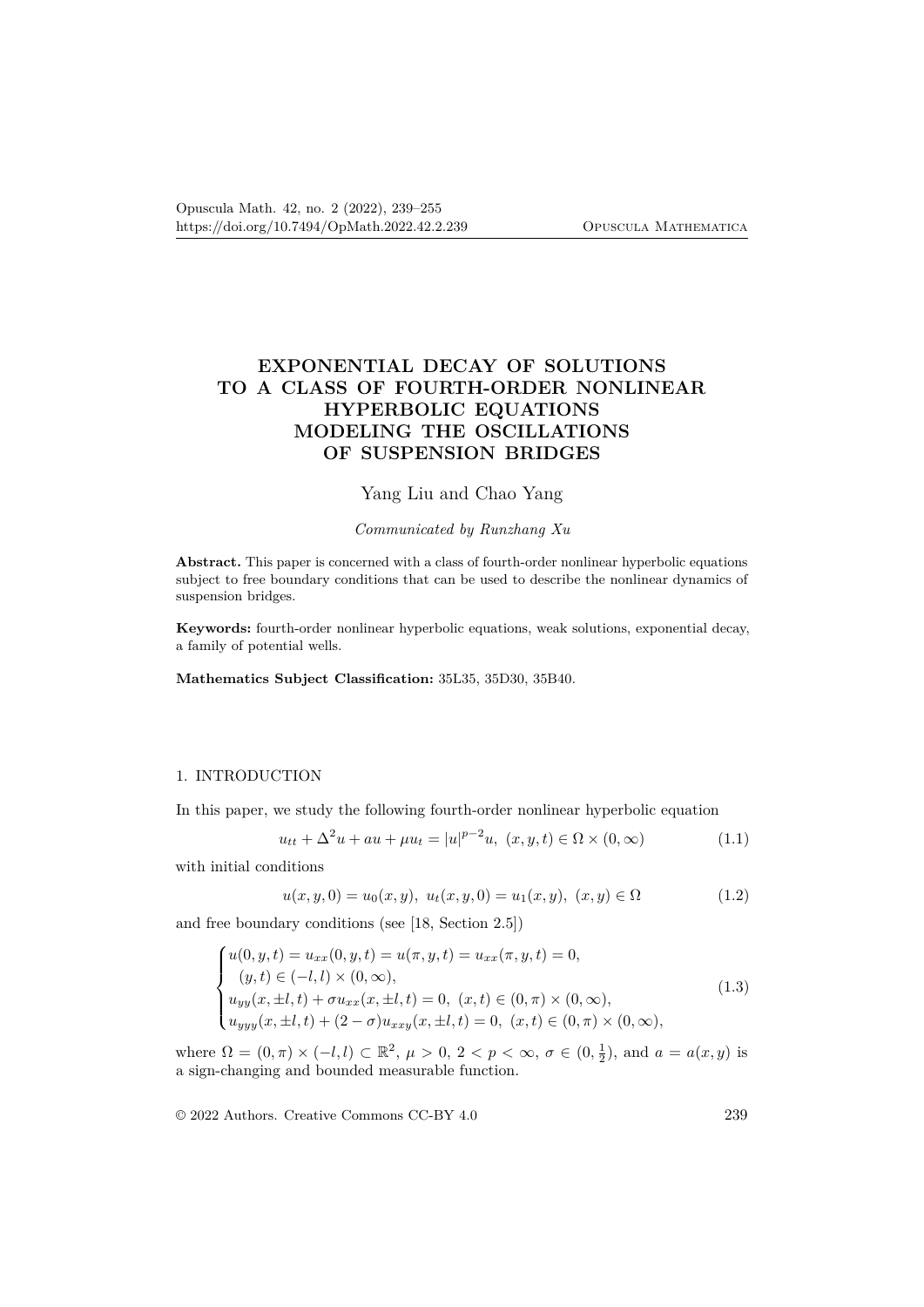Problem  $(1.1)$ – $(1.3)$  can be used to describe the nonlinear dynamics of suspension bridges (see [4, 19]). The open rectangular plate  $\Omega = (0, \pi) \times (-l, l)$  represents the roadway of a suspension bridge, and the edges  $x = 0, \pi$  connect with the ground while the edges  $y = \pm l$  are free. The unknown function *u* represents the vertical displacement of the plate  $\Omega$ .

A one-dimensional simply supported beam suspended by the hangers was suggested as a model for suspension bridges in [7, 11, 12]. But if one models a suspension bridge by a beam, there is no way to highlight the torsional oscillations. Moreover, a reliable model for suspension bridges should be nonlinear and it should have enough degrees of freedom to display torsional oscillations. There have been some studies on the nonlinear behavior of suspension bridges (see e.g. [3, 5, 6, 15]). Ferrero and Gazzola [4] suggested

$$
u_{tt} + \Delta^2 u + h(x, y, u) + \mu u_t = f,\tag{1.4}
$$

subject to  $(1.2)$  and  $(1.3)$ , where  $h(x, y, u)$  is the restoring force due to the hangers of suspension bridges, and *f* is the external force. They investigated the existence, uniqueness and asymptotic behavior of weak solutions to the problem  $(1.4)$ ,  $(1.2)$ , (1.3). Their main results showed that if  $f \in L^2(\Omega)$  is independent of *t*, then the unique global solution to the problem  $(1.4)$ ,  $(1.2)$ ,  $(1.3)$  converges to the stationary solution as time tends to infinity. Subsequently, Wang [19] studied the local existence, global existence, uniqueness, polynomial decay and finite time blow-up of weak solutions to the problem  $(1.1)–(1.3)$  with  $E(0) < d$ , so-called the initial energy is less than the potential well depth. Recently, Xu *et al.* [22] considered the following fourth-order hyperbolic equation with nonlinear damping

$$
u_{tt} + \Delta^2 u + au + \mu |u_t|^{q-2} u_t = |u|^{p-2} u,
$$
\n(1.5)

where  $2 < q < p < \infty$ . They obtained the local existence, global existence, uniqueness, polynomial decay and finite time blow-up of weak solutions to the problem (1.5),  $(1.2)$ ,  $(1.3)$  with the subcritical initial energy  $E(0) < d$  and the critical initial energy  $E(0) = d$ . Moreover, in the case  $E(0) > 0$ , they derived the finite time blow-up of weak solutions to the problem  $(1.1)$ – $(1.3)$ . Mohammed et al. [13] considered the existence, asymptotic boundary estimates and uniqueness of large solutions to fully nonlinear equations in bounded domains. Baraket and Radulescu [2] studied two classes of nonhomogeneous elliptic problems with Dirichlet boundary condition and involving a fourth-order differential operator with variable exponent and power-type nonlinearities and established the existence of a nontrivial weak solution in the case of a small perturbation of the right-hand side.

In the present paper, we focus on the decay rates of weak solutions to the problem  $(1.1)$ – $(1.3)$ . Our main results show that certain norms of solutions can decay exponentially to zero as time tends to infinity, which complements the existing results on the asymptotic behavior of solutions to the problem  $(1.1)$ – $(1.3)$ . Our main technical tools are a family of potential wells (see [8, 10, 20, 21]), which include the classical potential well as a special case. One advantage of introducing a family of potential wells is that they can provide more accurate estimates for the Nehari functional, which the classical potential well can not do.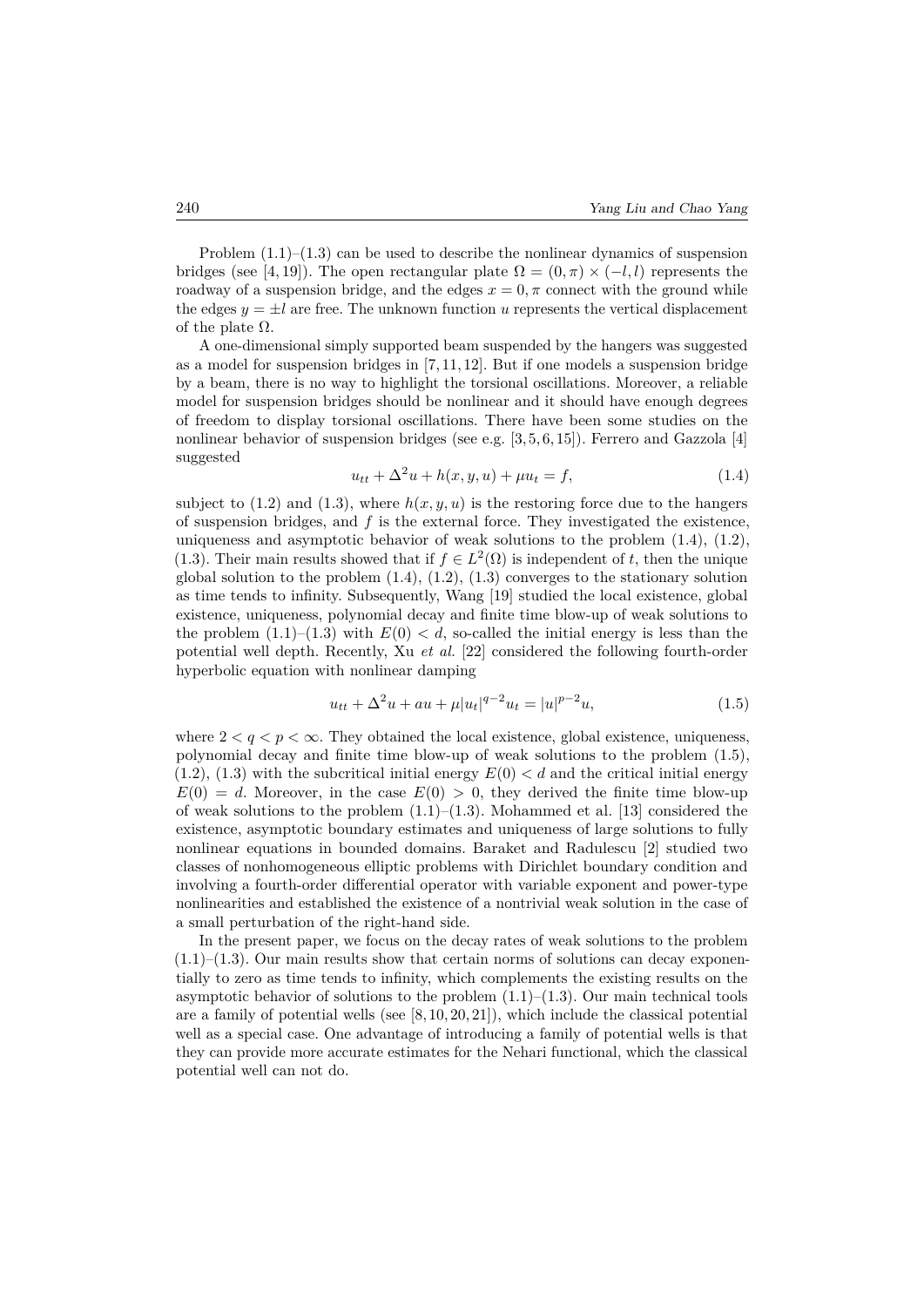This paper is organized as follows. In Section 2, we display some notations, definitions and lemmas related to the problem  $(1.1)$ – $(1.3)$ . Moreover, we present our main results on the problem  $(1.1)$ – $(1.3)$ . In Section 3, we establish the global existence and uniqueness of solutions with the subcritical initial energy  $E(0) < d$  and the critical initial energy  $E(0) = d$ . Although the global existence and uniqueness of solutions to the problem  $(1.1)$ – $(1.3)$  with  $E(0) < d$  has been proved in [19], our proof is different. In Section 4, we prove the exponential decay of solutions with  $E(0) < d$  and  $E(0) = d$ .

#### 2. PRELIMINARIES AND MAIN RESULTS

Throughout this paper, for the sake of simplicity, we denote

$$
\|\cdot\|_p:=\|\cdot\|_{L^p(\Omega)},\quad \|\cdot\|:=\|\cdot\|_2,\quad (u,v):=\int\limits_\Omega uv\,\mathrm{d}x\mathrm{d}y
$$

by [16] and according to [4],

$$
H_*^2(\Omega) = \{ u \in H^2(\Omega) | u = 0 \text{ on } \{0, \pi\} \times (-l, l) \}
$$

is a Hilbert space with the inner product

$$
(u, v)_* := (u, v)_{H_*^2(\Omega)} = \int_{\Omega} (\Delta u \Delta v + (1 - \sigma)(2u_{xy}v_{xy} - u_{xx}v_{yy} - u_{yy}v_{xx})) dxdy
$$

and the norm

$$
||u||_* := ||u||_{H_*^2(\Omega)} = \left(\int_{\Omega} |\Delta u|^2 \mathrm{d}x \mathrm{d}y + 2(1-\sigma) \int_{\Omega} (u_{xy}^2 - u_{xx} u_{yy}) \mathrm{d}x \mathrm{d}y\right)^{\frac{1}{2}},
$$

which is equivalent to  $\|\cdot\|_{H^2(\Omega)}$  for  $\sigma \in (0, \frac{1}{2})$ . Here, in terms of [1, Theorem 4.15],  $\|\cdot\|_{H^2(\Omega)}$  can be defined by  $(\|\nabla^2 \cdot \|^2 + \|\cdot\|^2)^{\frac{1}{2}}$ . Moreover, according to [19], there holds the following Sobolev embedding inequality.

**Lemma 2.1** ([19]). *Assume that*  $1 \leq q < \infty$ . *Then, for any*  $u \in H_*^2(\Omega)$ *, there holds* 

$$
||u||_q \leq S_q ||u||_*,
$$

*where*

$$
S_q = \left(\frac{\pi}{2l} + \frac{\sqrt{2}}{2}\right) \left(2\pi l\right)^{\frac{q+2}{2q}} \left(\frac{1}{1-\sigma}\right)^{\frac{1}{2}}.
$$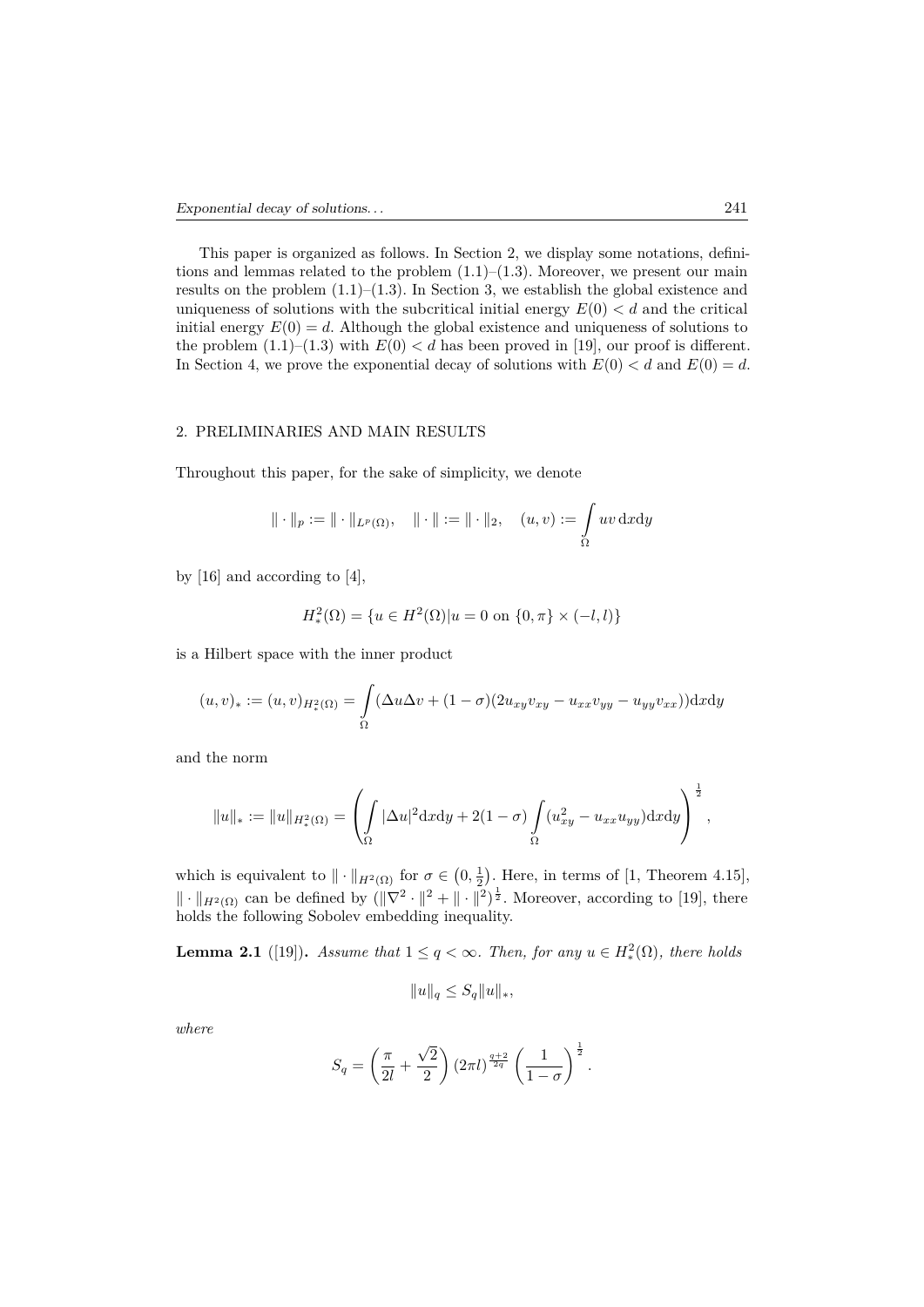**Lemma 2.2** ([19]). *Assume that*  $-\Lambda_1 < a_1 \le a \le a_2$ , where  $\{\Lambda_i\}_{i=1}^{\infty}$  is the eigenvalue *sequence to the eigenvalue problem*

$$
\begin{cases} \Delta^2 u = \Lambda u, \ (x, y) \in \Omega, \\ u(0, y) = u_{xx}(0, y) = u(\pi, y) = u_{xx}(\pi, y) = 0, \ y \in (-l, l), \\ u_{yy}(x, \pm l) + \sigma u_{xx}(x, \pm l) = u_{yyy}(x, \pm l) + (2 - \sigma)u_{xxy}(x, \pm l) = 0, \ x \in (0, \pi), \end{cases}
$$

*and*  $\Lambda_1$  < 1*. Then, for any*  $u \in H_*^2(\Omega)$ *, there holds* 

$$
A_1||u||_*^2 \le ||u||_*^2 + (au, u) \le A_2||u||_*^2,
$$

*where*

$$
A_1 = \begin{cases} 1 + \frac{a_1}{\Lambda_1}, & a_1 < 0, \\ 1, & a_1 \ge 0, \end{cases}
$$

*and*

$$
A_2 = \begin{cases} 1, & a_2 < 0, \\ 1 + \frac{a_2}{\Lambda_1}, & a_2 \ge 0. \end{cases}
$$

**Definition 2.3** (Weak solutions)**.** A function  $u \in L^{\infty}(0,T; H^2_*(\Omega))$  with  $u_t \in L^{\infty}((0,T; H^2_*(\Omega)))$  $L^{\infty}(0,T; L^2(\Omega))$  is called a weak solution to the problem  $(1.1)$ – $(1.3)$  in  $\Omega \times [0,T)$ , provided  $u(0) = u_0$  in  $H_*^2(\Omega)$ ,  $u_t(0) = u_1$  in  $L^2(\Omega)$ , and

$$
(u_t(t), v) + \int_0^t (u(\tau), v)_* d\tau + \int_0^t (au(\tau), v) d\tau + \mu(u(t), v)
$$
  
= 
$$
\int_0^t (|u(\tau)|^{p-2} u(\tau), v) d\tau + (u_1, v) + \mu(u_0, v)
$$
 (2.1)

for all  $v \in H_*^2(\Omega)$  and  $t \in (0, T)$ .

Now we are in a position to define the total energy associated with the problem  $(1.1)–(1.3)$ 

$$
E(t) = \frac{1}{2} ||u_t(t)||^2 + \frac{1}{2} ||u(t)||_*^2 + \frac{1}{2}(au(t), u(t)) - \frac{1}{p} ||u(t)||_p^p,
$$

the potential energy functional

$$
J(u) = \frac{1}{2} ||u||_*^2 + \frac{1}{2}(au, u) - \frac{1}{p} ||u||_p^p
$$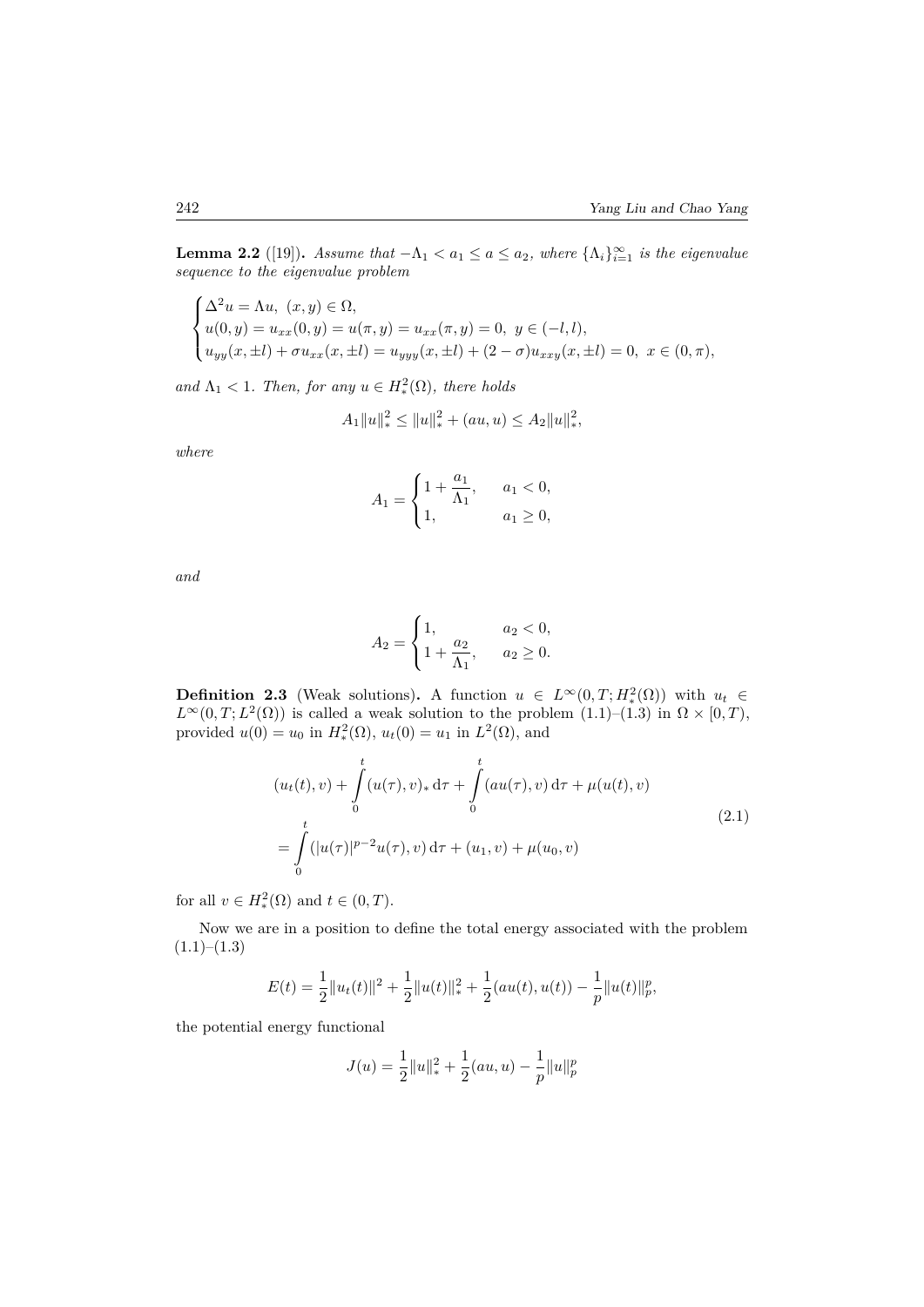and the Nehari functional

$$
I(u) = ||u||_*^2 + (au, u) - ||u||_p^p.
$$

Thus, the Nehari manifold can be defined by

$$
\mathcal{N} = \{ u \in H_*^2(\Omega) \setminus \{0\} | I(u) = 0 \}.
$$

We introduce the potential well (see e.g.  $[9, 14, 17, 19, 22, 23]$ )

$$
\mathcal{W} = \{ u \in H^2_*(\Omega) \, | \, I(u) > 0, J(u) < d \} \cup \{ 0 \}
$$

and its closure

$$
\overline{\mathcal{W}} = \{ u \in H^2_*(\Omega) \, | \, I(u) \ge 0, J(u) \le d \},
$$

where the depth of potential well

$$
d=\inf_{u\in \mathcal{N}}J(u).
$$

The main results of this paper are as follows.

**Theorem 2.4** (Global existence). Let  $-\wedge_1 < a_1 \le a \le a_2$ ,  $u_0 \in H_*^2(\Omega)$  and  $u_1 \in L^2(\Omega)$ .

(i) *Assume that*  $E(0) < d$ , and  $I(u_0) > 0$  or  $||u_0||_* = 0$ . Then the problem (1.1)–(1.3) *admits a unique global solution*  $u(t) \in W$  *for all*  $t \in [0, \infty)$ *. Moreover,* 

$$
E(t) + \mu \int_{0}^{t} \|u_{\tau}(\tau)\|^{2} d\tau \le E(0).
$$
 (2.2)

(ii) *Assume that*  $E(0) = d$  *and*  $I(u_0) \geq 0$ *. Then the problem* (1.1)–(1.3) *admits a unique solution*  $u(t) \in \overline{\mathcal{W}}$  *for all*  $t \in [0, \infty)$  *that satisfies* (2.2)*.* 

**Theorem 2.5** (Exponential decay). Let  $-\wedge_1 < a_1 \leq a \leq a_2, u_0 \in H_*^2(\Omega)$  and  $u_1 \in L^2(\Omega)$ .

(i) *Assume that*  $0 < E(0) < d$ , and  $I(u_0) > 0$  *or*  $||u_0||_* = 0$ . Then there exist *constants*  $\alpha, \beta > 0$  *such that* 

$$
||u_t(t)||^2 + ||u(t)||_*^2 \le \alpha e^{-\beta t}
$$
\n(2.3)

*for all*  $t \in [0, \infty)$ *.* 

(ii) Assume that  $E(0) = d$  and  $I(u_0) \geq 0$ . Then there exists a constant  $\tilde{t} > 0$  such *that* (2.3) *remains valid for the solution*  $u(t) \in W$  *for all*  $t \in [\tilde{t}, \infty)$ *.*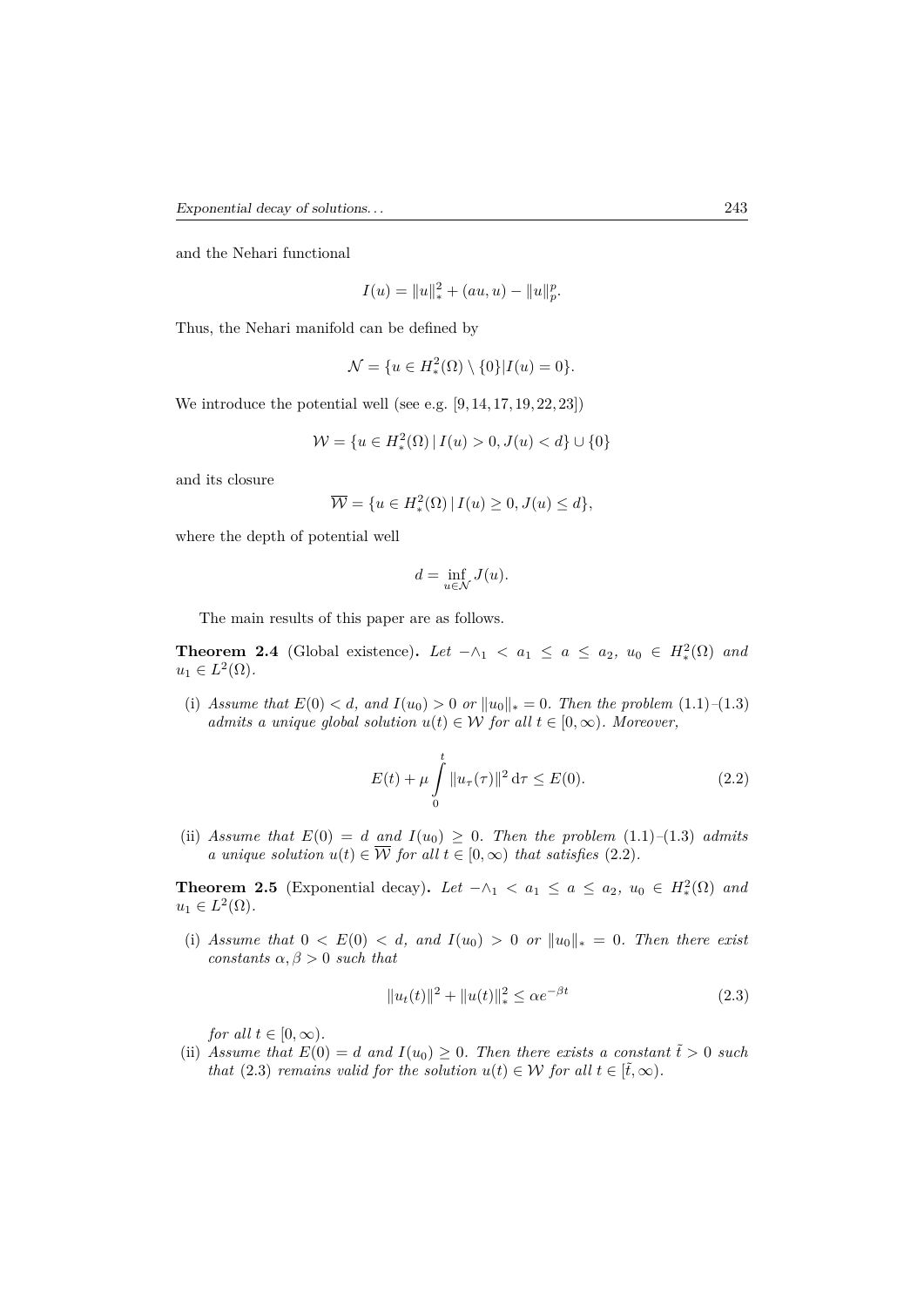#### 3. PROOF OF THEOREM 2.4

*Proof of Theorem 2.4.* (i) Let  $\{w_j\}_{j=1}^{\infty}$  be the eigenfunctions of the eigenvalue problem in Lemma 2.2. Then, according to [4, Theorem 3.4],  $\{w_j\}_{j=1}^{\infty}$  is an orthogonal basis of  $H^2_*(\Omega)$  and an orthonormal basis of  $L^2(\Omega)$ . We construct the approximate solutions to the problem  $(1.1)$ – $(1.3)$ 

$$
u_n(t) = \sum_{j=1}^n \xi_{jn}(t)w_j
$$
,  $n = 1, 2, ...,$ 

satisfying

$$
(u_{ntt}(t), w_j) + (u_n(t), w_j)_* + (au_n(t), w_j) + \mu(u_{ntt}(t), w_j)
$$
  
=  $(|u_n(t)|^{p-2}u_n(t), w_j), \quad j = 1, 2, ..., n,$  (3.1)

with

$$
\begin{cases}\n u_n(0) = \sum_{j=1}^n \xi_{jn}(0) w_j \to u_0 \text{ in } H^2_*(\Omega), \\
 u_{nt}(0) = \sum_{j=1}^n \xi'_{jn}(0) w_j \to u_1 \text{ in } L^2(\Omega).\n\end{cases}
$$
\n(3.2)

Multiplying (3.1) by  $\xi'_{jn}(t)$  and summing for *j*, we obtain

$$
\frac{\mathrm{d}}{\mathrm{d}t}E_n(t) + \mu \|u_{nt}(t)\|^2 = 0,\tag{3.3}
$$

where

$$
E_n(t) = \frac{1}{2} ||u_{nt}(t)||^2 + \frac{1}{2} ||u_n(t)||_*^2 + \frac{1}{2} (au_n(t), u_n(t)) - \frac{1}{p} ||u_n(t)||_p^p.
$$
 (3.4)

Therefore, by integrating (3.3) with respect to  $\tau$  from 0 to *t*, we obtain

$$
E_n(t) + \mu \int_0^t \|u_{n\tau}(\tau)\|^2 d\tau = E_n(0), \quad \forall t \in [0, \infty).
$$
 (3.5)

We now claim that

$$
u_n(t) \in \mathcal{W} \tag{3.6}
$$

for all  $t \in [0, \infty)$  and sufficiently large *n*.

Indeed, if ∥*u*0∥<sup>∗</sup> = 0, then *u*<sup>0</sup> ∈ W. If *I*(*u*0) *>* 0, then, from *E*(0) *< d*, i.e.,

$$
\frac{1}{2}||u_1||^2 + J(u_0) < d,
$$

it follows that  $J(u_0) < d$ . Hence,  $u_0 \in \mathcal{W}$ . Thus,  $u_n(0) \in \mathcal{W}$  for sufficiently large *n* due to (3.2). As a result, assertion (3.6) follows as desired. Arguing by contradiction,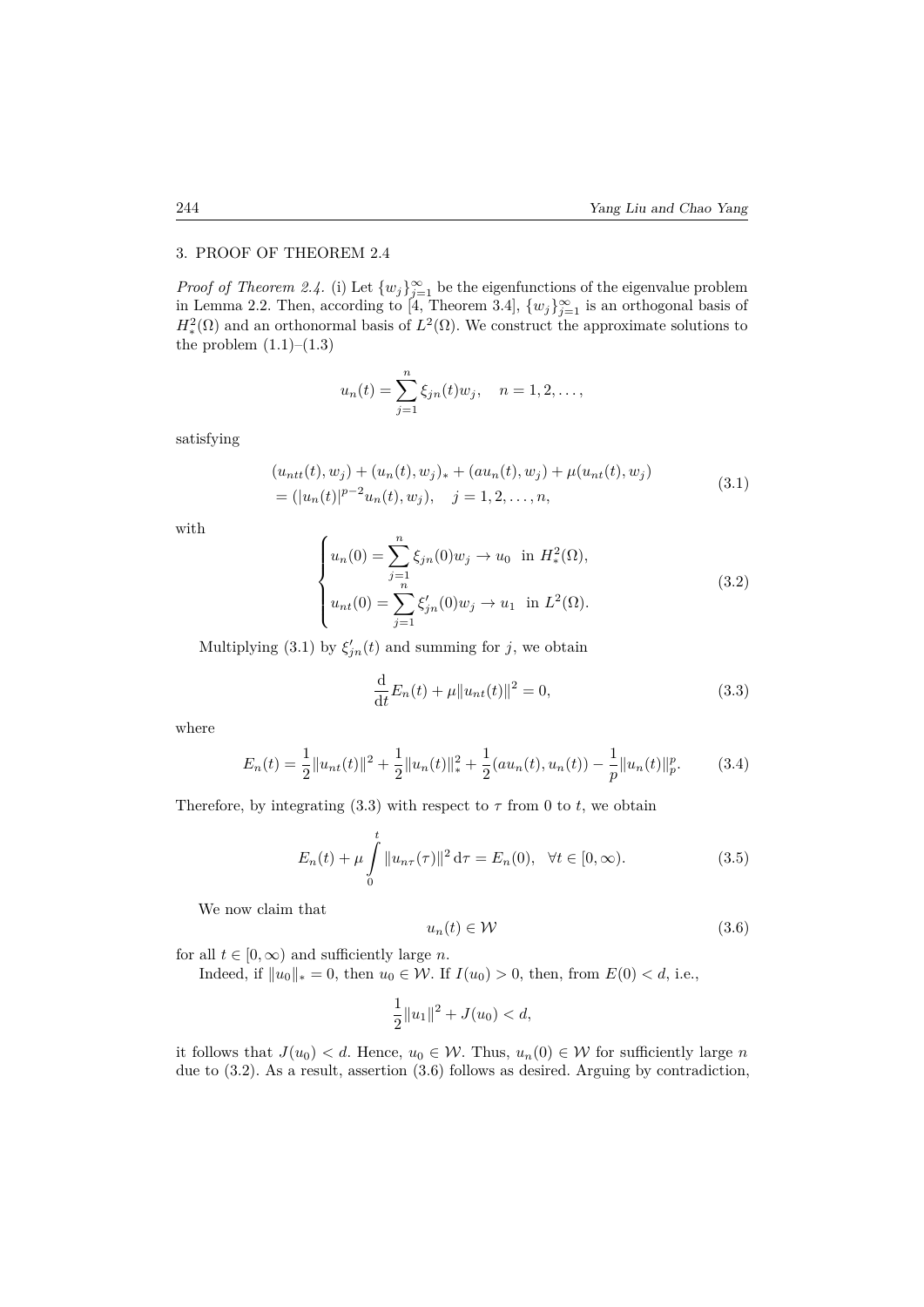we suppose that there would exist a  $t_0 > 0$  such that  $u_n(t_0) \in \partial \mathcal{W}$ , i.e.,  $I(u_n(t_0)) = 0$ and  $||u_n(t_0)||_* \neq 0$ , or  $J(u_n(t_0)) = d$ . In terms of (3.4), (3.5) and (3.2), we get

$$
\frac{1}{2}||u_{nt}(t)||^2 + J(u_n(t)) < d,\tag{3.7}
$$

for all  $t \in [0, \infty)$  and sufficiently large *n*. This tells us that  $J(u_n(t_0)) = d$  is impossible. On the other hand, if  $I(u_n(t_0)) = 0$  and  $||u_n(t_0)||_* \neq 0$ , then we get  $J(u_n(t_0)) \geq d$  by the definition of *d*, which contradicts (3.7).

From (3.4)–(3.6), (3.2), Lemma 2.2 and

$$
J(u_n(t)) = \frac{p-2}{2p} (||u_n(t)||_*^2 + (au_n(t), u_n(t))) + \frac{1}{p}I(u_n(t)),
$$

we deduce that

$$
\frac{1}{2}||u_{nt}(t)||^{2} + \frac{p-2}{2p}A_{1}||u_{n}(t)||_{*}^{2} + \mu \int_{0}^{t} ||u_{n\tau}(\tau)||^{2} d\tau < d
$$

for all  $t \in [0, \infty)$  and sufficiently large *n*. Moreover,

$$
\| |u_n(t)|^{p-2} u_n(t) \|_r^r \leq S_p^p \|u_n(t)\|_*^p < S_p^p \left( \frac{2pd}{(p-2)A_1} \right)^{\frac{p}{2}},
$$

where  $r = \frac{p}{p-1}$ . Therefore, there exist *u* and a subsequence of  $\{u_n\}$ , still denoted by  ${u_n}$  and we shall not repeat, such that as  $n \to \infty$ ,

$$
u_n \rightharpoonup u \text{ weakly star in } L^{\infty}(0, \infty; H^2_*(\Omega)), \tag{3.8}
$$

 $u_n \to u$  a.e. in  $\Omega \times [0, \infty)$  and strongly in  $L^p(\Omega)$  for each  $t > 0$ , (3.9)

 $u_{nt} \rightharpoonup u_t$  weakly star in  $L^{\infty}(0, \infty; L^2(\Omega))$  and weakly in  $L^2(0, \infty; L^2(\Omega))$ , (3.10)

 $|u_n|^{p-2}u_n \rightharpoonup |u|^{p-2}u$  weakly star in  $L^{\infty}(0, \infty; L^r(\Omega)).$ 

Integrating  $(3.1)$  with respect to  $t$ , we get

$$
(u_{nt}(t), w_j) + \int_0^t (u_n(\tau), w_j)_* d\tau + \int_0^t (au_n(\tau), w_j) d\tau + \mu(u_n(t), w_j)
$$
  
= 
$$
\int_0^t (|u_n(\tau)|^{p-2} u_n(\tau), w_j) d\tau + (u_{nt}(0), w_j) + \mu(u_n(0), w_j).
$$

For fixed *j*, taking  $n \to \infty$ , we get

$$
(u_t(t), w_j) + \int_0^t (u(\tau), w_j)_* d\tau + \int_0^t (au(\tau), w_j) d\tau + \mu(u(t), w_j)
$$
  
= 
$$
\int_0^t (|u(\tau)|^{p-2} u(\tau), w_j) d\tau + (u_1, w_j) + \mu(u_0, w_j).
$$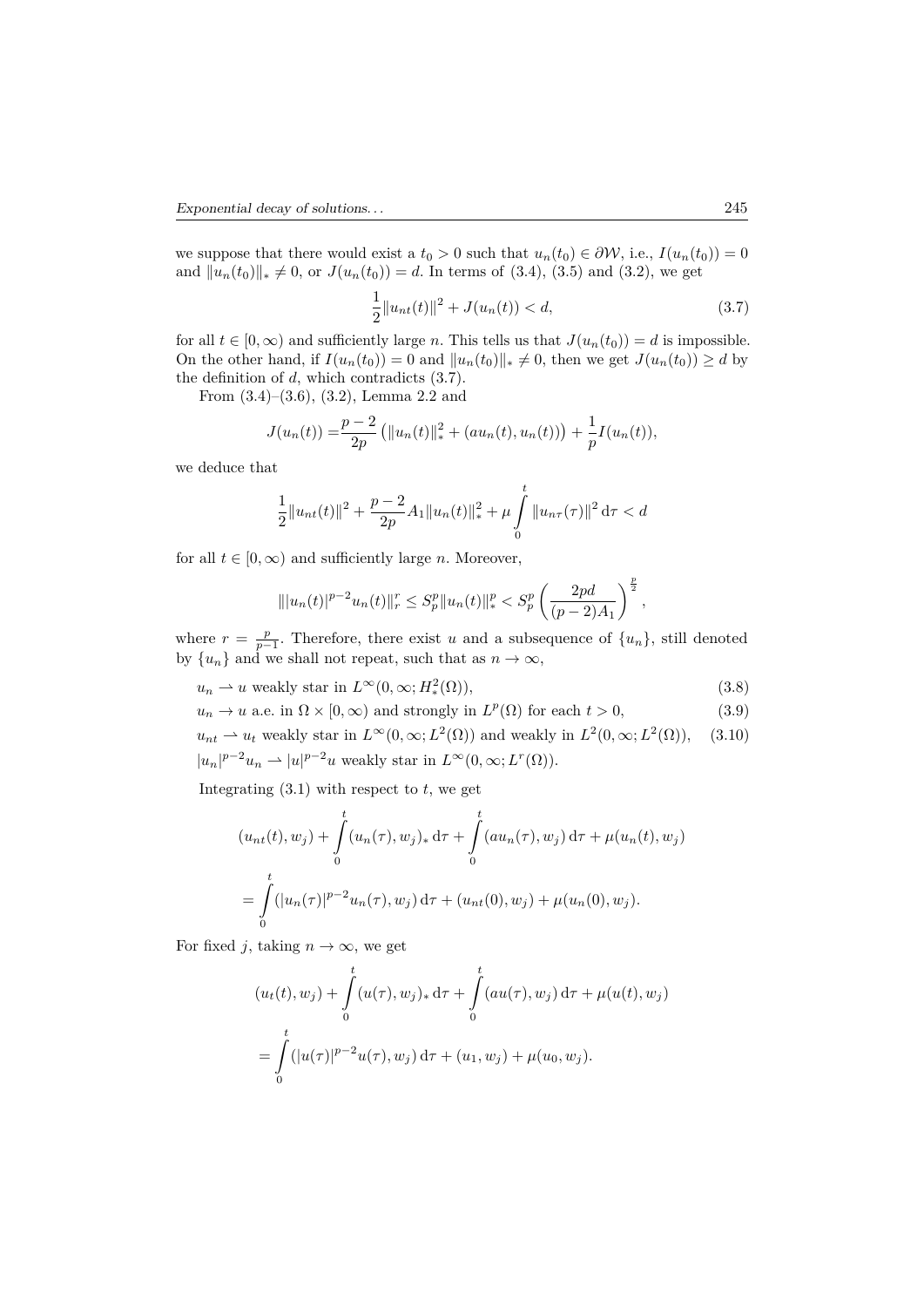By virtue of (3.2), we have  $u(0) = u_0$  in  $H_*^2(\Omega)$  and  $u_t(0) = u_1$  in  $L^2(\Omega)$ . Therefore,  $u$  is a global solution to the problem  $(1.1)$ – $(1.3)$  in the sense of Definition 2.3. In addition, from  $(3.8)$ – $(3.10)$ ,  $(3.5)$  and  $(3.2)$ , we deduce that

1  $\frac{1}{2}||u_t(t)||^2 + \frac{1}{2}$  $\frac{1}{2}||u(t)||_*^2 + \frac{1}{2}$  $\frac{1}{2}(au(t), u(t)) + \mu$  $\frac{t}{\sqrt{2}}$ 0  $||u_\tau(\tau)||^2 d\tau$ ≤ lim inf *n*→∞  $\sqrt{ }$  $\mathbf{I}$ 1  $\frac{1}{2}||u_{nt}(t)||^2 + \frac{1}{2}$  $\frac{1}{2}||u_n(t)||_*^2 + \frac{1}{2}$  $\frac{1}{2}(au_n(t), u_n(t)) + \mu$  $\frac{t}{\sqrt{2}}$ 0  $||u_{n\tau}(\tau)||^2 d\tau$  $\setminus$  $\overline{1}$  $=\liminf_{n\to\infty}\left(E_n(0) + \frac{1}{p}||u_n(t)||_p^p\right)$  $\overline{\phantom{0}}$  $= E(0) + \frac{1}{p} ||u(t)||_p^p$ 

for all  $t \in [0, \infty)$ . Thus, there holds (2.2). By (2.2) and the similar arguments to the proof of assertion (3.6), we have  $u(t) \in \mathcal{W}$  for all  $t \in [0, \infty)$ .

Next we prove the uniqueness of solutions. Suppose that  $u$  and  $\bar{u}$  are two solutions to the problem  $(1.1)$ – $(1.3)$ . Set

$$
\tilde{u} = \bar{u} - u,
$$
  

$$
\hat{u}(t) = \begin{cases}\n-\int_{t}^{s} \tilde{u}(\tau) d\tau, & t \leq s, \\
0, & t > s,\n\end{cases}
$$

and

$$
\check{u}(t) = \int\limits_0^t \tilde{u}(\tau) \, \mathrm{d}\tau.
$$

Then

$$
- \int_{0}^{s} (\tilde{u}_{t}(t), \hat{u}_{t}(t)) dt + \int_{0}^{s} (\tilde{u}(t), \hat{u}(t))_{*} dt + \int_{0}^{s} (a\tilde{u}(t), \hat{u}(t)) dt + \mu \int_{0}^{s} (\tilde{u}_{t}(t), \hat{u}(t)) dt
$$
  
= 
$$
\int_{0}^{s} (|\bar{u}(t)|^{p-2} \bar{u}(t) - |u(t)|^{p-2} u(t), \hat{u}(t)) dt.
$$

Taking into account  $\tilde{u}(t) = \hat{u}_t(t)$  and  $\hat{u}(0) = -\check{u}(s)$ , we obtain

$$
\frac{1}{2} ||\tilde{u}(s)||^2 + \frac{1}{2} ||\check{u}(s)||_*^2 + \frac{1}{2} (a\check{u}(s), \check{u}(s)) + \mu \int_0^s ||\tilde{u}(t)||^2 dt
$$
  
= 
$$
\int_0^s (|u(t)|^{p-2} u(t) - |\bar{u}(t)|^{p-2} \bar{u}(t), \hat{u}(t)) dt.
$$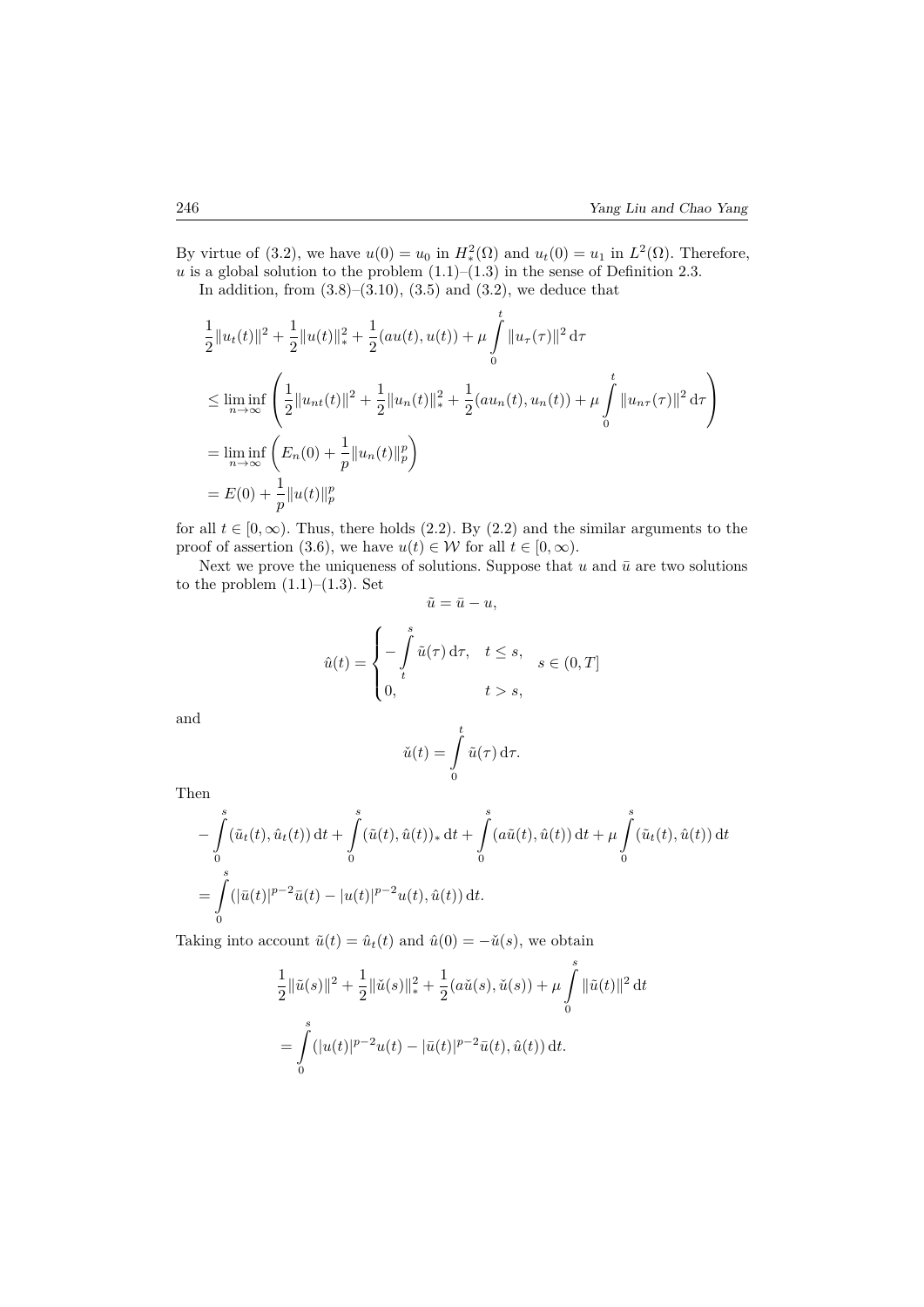Hence, by mean value inequality, Hölder's inequality, Minkowski's inequality, Lemmas 2.1 and 2.2, there exist constants  $C_1, C_2 > 0$  such that

$$
\frac{1}{2} \|\tilde{u}(s)\|^2 + \frac{A_1}{2} \|\check{u}(s)\|_{*}^2
$$
\n
$$
\leq C_1 \int_{0}^{s} \int_{\Omega} (|u(t)|^{p-2} + |\bar{u}(t)|^{p-2}) |\tilde{u}(t)| |\hat{u}(t)| \, \mathrm{d}x \mathrm{d}y \mathrm{d}t
$$
\n
$$
\leq C_1 \int_{0}^{s} (\|u(t)\|_{2p-2}^{p-2} + \|\bar{u}(t)\|_{2p-2}^{p-2}) \|\tilde{u}(t)\| \|\hat{u}(t)\|_{2p-2} \, \mathrm{d}t
$$
\n
$$
\leq C_2 \int_{0}^{s} \|\tilde{u}(t)\| \|\hat{u}(t)\|_{*} \, \mathrm{d}t.
$$

Since  $\hat{u}(t) = \check{u}(t) - \check{u}(s)$ , it follows from Cauchy's inequality with  $\epsilon = \frac{A_1}{4}$  that

$$
\frac{1}{2} \|\tilde{u}(s)\|^2 + \frac{A_1}{2} \|\check{u}(s)\|_{*}^{2}
$$
\n
$$
\leq C_2 \int_{0}^{s} \|\tilde{u}(t)\| (\|\check{u}(t)\|_{*} + \|\check{u}(s)\|_{*}) dt
$$
\n
$$
\leq \frac{A_1}{4} \|\check{u}(s)\|_{*}^{2} + C_3 \int_{0}^{s} (\|\tilde{u}(t)\|^2 + \|\check{u}(t)\|_{*}^{2}) dt
$$

for some  $C_3 > 0$ . Thus there exists a  $C_4 > 0$  such that

$$
\|\tilde{u}(s)\|^2 + \|\check{u}(s)\|_*^2 \leq C_4 \int_0^s (\|\tilde{u}(t)\|^2 + \|\check{u}(t)\|_*^2) dt,
$$

which, together with Gronwall's inequality, gives  $\tilde{u} = 0$ , i.e.,  $u = \bar{u}$ .

(ii) We divide the proof of (ii) into two cases.

*Case 1.*  $||u_0||_* \neq 0$ . Let  $\lambda_m = 1 - \frac{1}{m}$ ,  $u_{m0} = \lambda_m u_0$ ,  $m = 2, 3, ...$  We consider the problem (1.1), (1.3) with the following initial conditions

$$
u(x, y, 0) = u_{m0}(x, y), \ u_t(x, y, 0) = u_1(x, y). \tag{3.11}
$$

From  $I(u_0) \geq 0$ ,

$$
J(\lambda u)=\frac{1}{2}\lambda^2\|u\|_*^2+\frac{1}{2}\lambda^2(au,u)-\frac{1}{p}\lambda^p\|u\|_p^p
$$

and

$$
I(\lambda u) = \lambda \frac{\mathrm{d}}{\mathrm{d}\lambda} J(\lambda u),
$$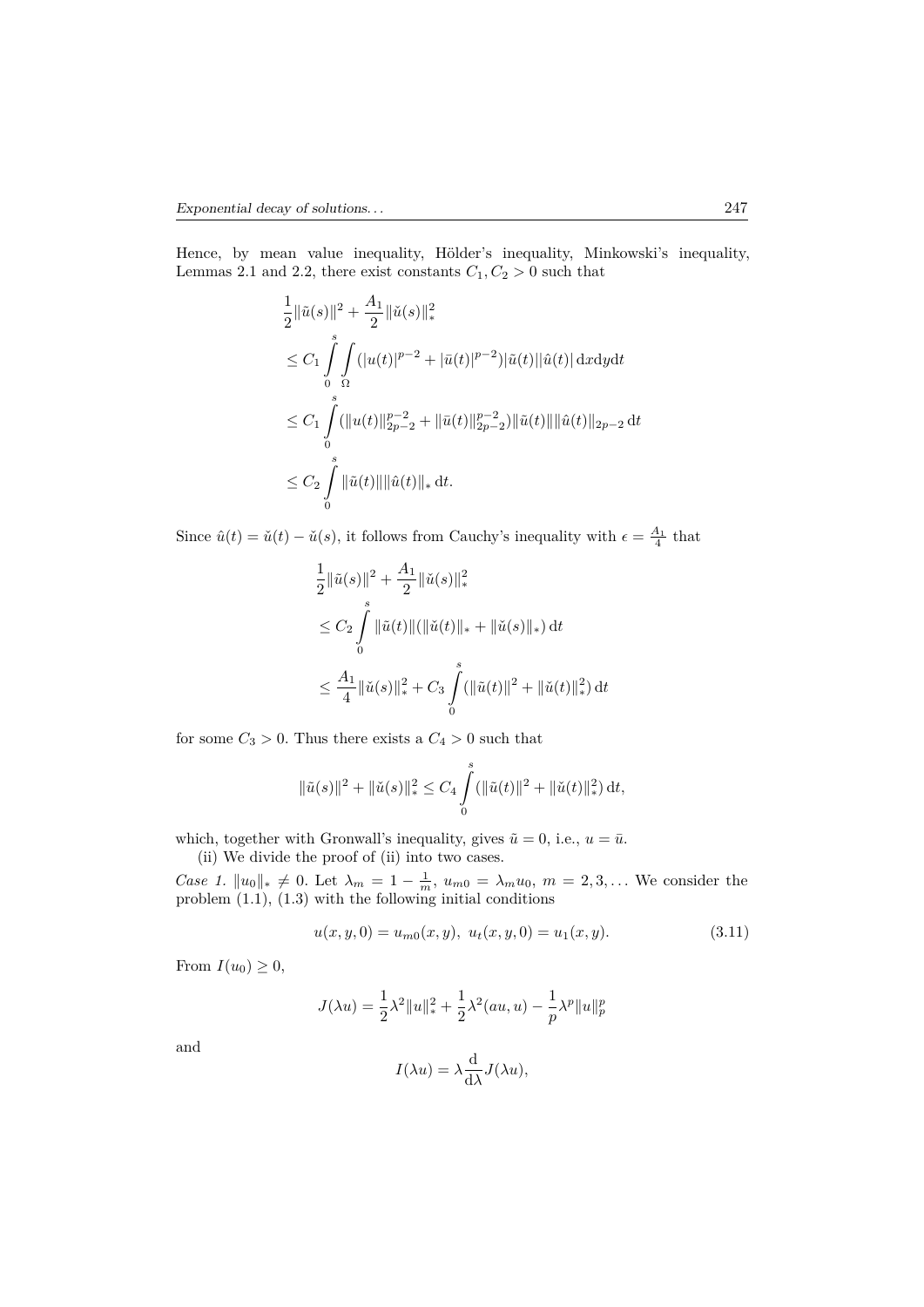it is simpleness to verify that there exists a unique  $\lambda_0 = \lambda_0(u_0) \geq 1$  such that *J*( $\lambda u$ ) is strictly increasing for  $\lambda \in [0, \lambda_0]$  and takes the maximum at  $\lambda = \lambda_0$ . Hence  $J(u_{m0}) < J(u_0)$  and  $I(u_{m0}) > 0$ . Moreover,

$$
J(u_{m0}) = \frac{p-2}{2p} (||u_{m0}||_*^2 + (au_{m0}, u_{m0})) + \frac{1}{p}I(u_{m0}) > 0.
$$

We further obtain

$$
E_m(0) = \frac{1}{2} ||u_1||^2 + J(u_{m0}) > 0
$$

and

$$
E_m(0) < \frac{1}{2} \|u_1\|^2 + J(u_0) = E(0) = d.
$$

Hence, we conclude from (i) that, for each  $m$ , problem  $(1.1)$ ,  $(1.3)$ ,  $(3.11)$  admits a unique global solution  $u_m(t) \in \mathcal{W}$  satisfying

$$
(u_{mt}(t), v) + \int_{0}^{t} (u_m(\tau), v)_* d\tau + \int_{0}^{t} (au_m(\tau), v) d\tau + \mu(u_m(t), v)
$$
  
= 
$$
\int_{0}^{t} (|u_m(\tau)|^{p-2} u_m(\tau), v) d\tau + (u_1, v) + \mu(u_{m0}, v)
$$

and

$$
E_m(t) + \mu \int_{0}^{t} ||u_{m\tau}(\tau)||^2 d\tau \le E_m(0).
$$

Consequently,

$$
\frac{1}{2}||u_{mt}(t)||^2 + \frac{p-2}{2p}A_1||u_m(t)||_*^2 + \mu \int_0^t ||u_{m\tau}(\tau)||^2 d\tau < d.
$$

By the similar arguments to the proof of (i), problem  $(1.1)$ – $(1.3)$  admits a unique global solution  $u(t) \in \overline{\mathcal{W}}$  satisfying (2.2).

*Case 2.*  $||u_0||_* = 0$ . It is obvious that  $J(u_0) = 0$  in this case. Thus

$$
E(0) = \frac{1}{2} ||u_1||^2.
$$

Let  $\lambda_m = 1 - \frac{1}{m}$  $\frac{1}{m}$  and  $u_{m1} = \lambda_m u_1$ ,  $m = 2, 3, \ldots$ , and consider the problem (1.1), (1.3) with the following initial conditions

$$
u(x, y, 0) = u_0(x, y), \ u_t(x, y, 0) = u_{m1}(x, y). \tag{3.12}
$$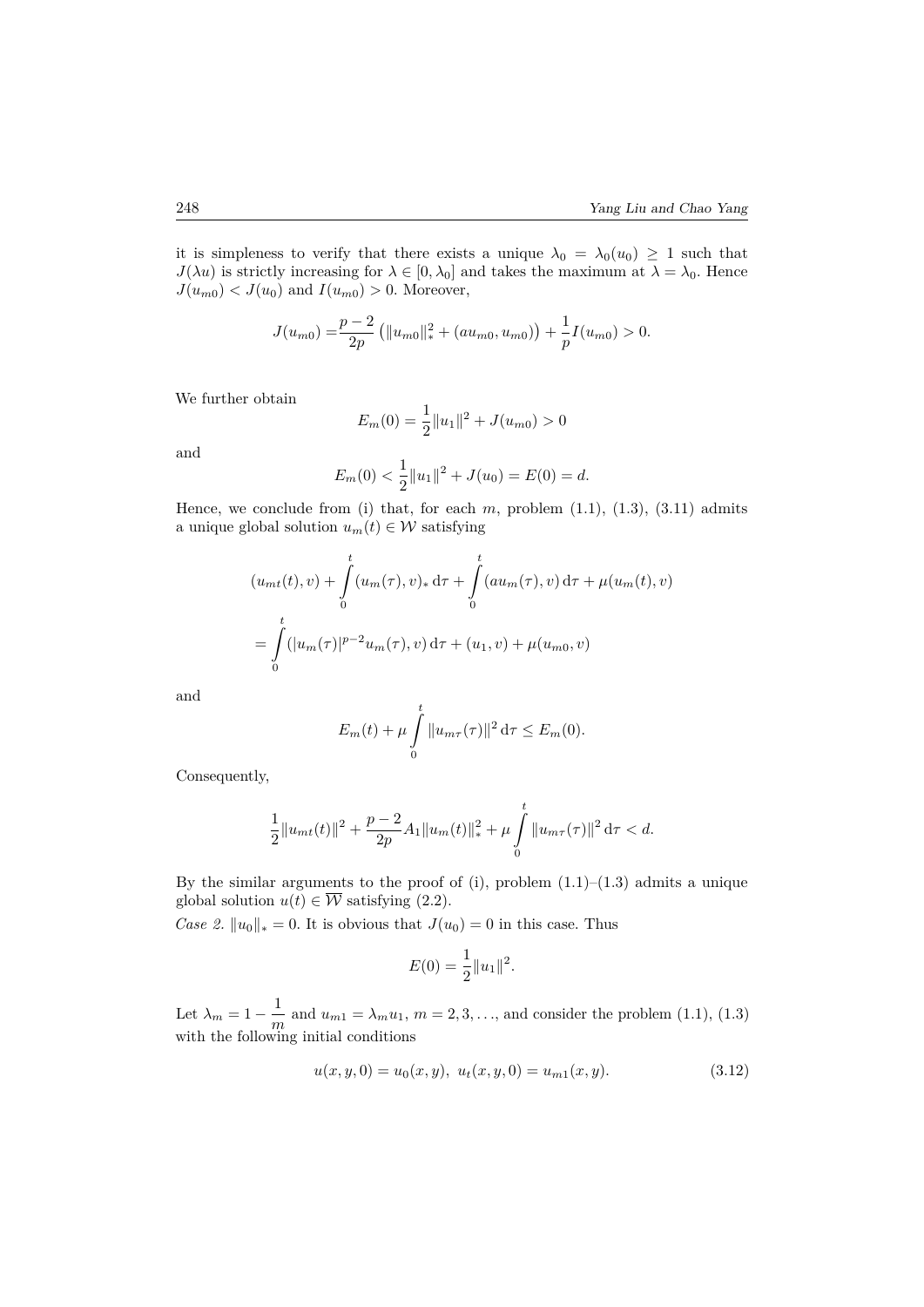Note that

$$
0 < E_m(0) = \frac{1}{2} \|u_{m1}\|^2 < E(0).
$$

We conclude from (i) that, for each  $m$ , problem  $(1.1)$ ,  $(1.3)$ ,  $(3.12)$  admits a unique global solution  $u_m(t) \in \mathcal{W}$ . The remainder of the proof is the same as that in Case 1.<br>This completes the proof of Theorem 2.4.

This completes the proof of Theorem 2.4.

# 4. PROOF OF THEOREM 2.5

We introduce a family of potential wells

$$
\mathcal{W}_{\delta} = \{ u \in H^2_*(\Omega) | I_{\delta}(u) > 0, J(u) < d(\delta) \} \cup \{ 0 \}, \ \ \delta \in \left( 0, \frac{p}{2} \right),
$$

where the depth of family of potential wells

$$
d(\delta) = \inf_{u \in \mathcal{N}_{\delta}} J(u),
$$

the *δ*-Nehari manifold

$$
\mathcal{N}_{\delta} = \{ u \in H_*^2(\Omega) \setminus \{0\} \, | \, I_{\delta}(u) = 0 \}
$$

and the  $\delta$ -Nehari functional

$$
I_{\delta}(u) = \delta ||u||_*^2 + \delta(au, u) - ||u||_p^p.
$$

**Proposition 4.1.**

$$
d(\delta) \geq \frac{p-2\delta}{2p} \delta^{\frac{2}{p-2}} A_1^{\frac{p}{p-2}} S_p^{-\frac{2p}{p-2}},
$$

where  $\delta \in (0, \frac{p}{2})$ .

*Proof.* Let  $u \in \mathcal{N}_{\delta}$ , then

$$
\delta ||u||_*^2 + \delta(au, u) = ||u||_p^p,
$$

which, together with Lemmas 2.1 and 2.2, gives

$$
\delta A_1 \|u\|_*^2 \le S_p^p \|u\|_*^p,
$$

i.e.,

$$
\|u\|_*\geq \delta^{\frac{1}{p-2}}A_1^{\frac{1}{p-2}}S_p^{-\frac{p}{p-2}}.
$$

Note that

$$
J(u) \ge \frac{p-2\delta}{2p} A_1 ||u||_*^2 + \frac{1}{p} I_\delta(u).
$$

Hence, Proposition 4.1 follows from the definition of  $d(\delta)$ .

Clearly, when  $\delta = 1$ , we have  $d(\delta) = d$  and  $\mathcal{W}_{\delta} = \mathcal{W}$ .

 $\Box$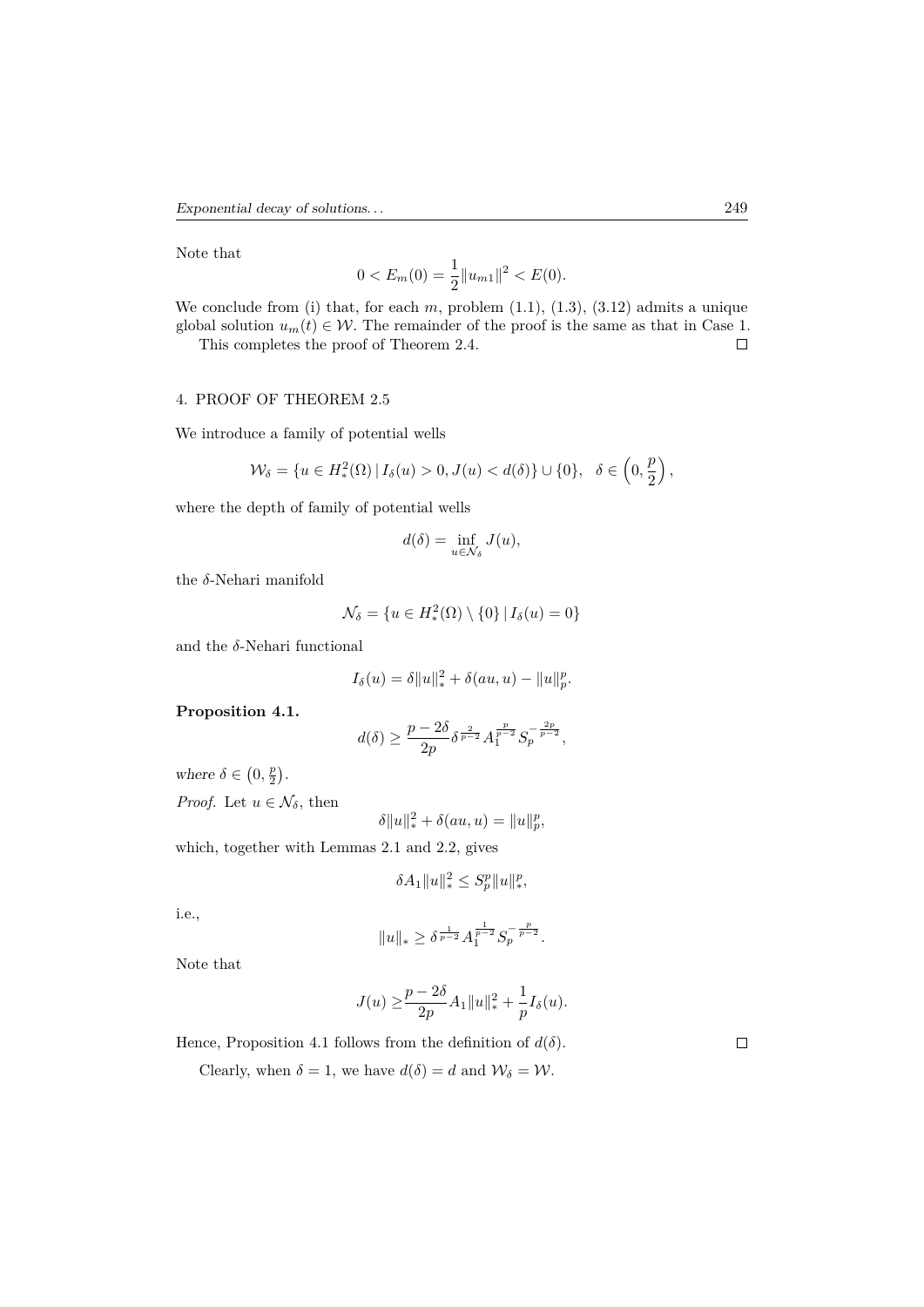**Lemma 4.2.** *Under the conditions of* (i) *in Theorem 2.4,*  $u_n(t) \in W_\delta$  *for all*  $\delta \in (\delta_1, \delta_2)$ , where  $(\delta_1, \delta_2)$  *is the maximal interval such that*  $d(\delta) > E(0)$ *. Moreover,* 

$$
I(u_n(t)) \ge (1 - \delta_1)A_1 ||u_n(t)||_*^2,
$$

*for all*  $t \in [0, \infty)$  *and sufficiently large n.* 

*Proof.* From (3.5) we have

$$
\frac{1}{2}||u_{nt}(t)||^2 + J(u_n(t)) \le E_n(0) < d(\delta), \quad \forall t \in [0, \infty), \ \delta \in (\delta_1, \delta_2)
$$

for sufficiently large *n*. Thus, by the similar arguments to the proof of [10, Theorem 3.1], we infer that  $u_n(t) \in \mathcal{W}_\delta$  for all  $\delta \in (\delta_1, \delta_2)$ . Hence  $I_\delta(u_n(t)) \geq 0$  for all  $\delta \in (\delta_1, \delta_2)$ , and so  $I_{\delta_1}(u_n(t)) \geq 0$ . Consequently,

$$
I(u_n(t)) = (1 - \delta_1)(\|u_n(t)\|_{*}^{2} + (au_n(t), u_n(t))) + I_{\delta_1}(u_n(t))
$$
  
\n
$$
\geq (1 - \delta_1)A_1\|u_n(t)\|_{*}^{2}.
$$

*Proof of Theorem 2.5.* (i) For the approximate solutions  $u_n$  given in the proof of (i) in Theorem 2.4, there holds (3.3). Multiplying (3.3) by  $e^{\gamma t}$ , we get

$$
\frac{\mathrm{d}}{\mathrm{d}t}(e^{\gamma t}E_n(t)) + \mu e^{\gamma t} \|u_{nt}(t)\|^2 = \gamma e^{\gamma t} E_n(t),\tag{4.1}
$$

where  $\gamma$  is a positive constant to be determined later. Integrating (4.1) with respect to *t*, we obtain

$$
e^{\gamma t} E_n(t) + \mu \int_0^t e^{\gamma \tau} \|u_{n\tau}(\tau)\|^2 d\tau = E_n(0) + \gamma \int_0^t e^{\gamma \tau} E_n(\tau) d\tau.
$$
 (4.2)

For the second term on the right side of  $(4.2)$ , we deduce from  $(3.4)$  and Lemmas 2.2, 4.2 that

$$
\int_{0}^{t} e^{\gamma \tau} E_n(\tau) d\tau \leq \frac{1}{2} \int_{0}^{t} e^{\gamma \tau} \left( \|u_{n\tau}(\tau)\|^2 + A_2 \|u_n(\tau)\|^2 \right) d\tau
$$
  

$$
\leq \frac{1}{2} \int_{0}^{t} e^{\gamma \tau} \left( \|u_{n\tau}(\tau)\|^2 + \frac{A_2}{(1 - \delta_1)A_1} I(u_n(\tau)) \right) d\tau.
$$

Due to the fact that

$$
\frac{d}{dt}(u_{nt}(t), u_n(t)) = (u_{nt}(t), u_n(t)) + ||u_{nt}(t)||^2
$$
  
\n
$$
= ||u_{nt}(t)||^2 - ||u_n(t)||_*^2 + ||u_n(t)||_p^p
$$
  
\n
$$
- (au_n(t), u_n(t)) - \mu(u_{nt}(t), u_n(t))
$$
  
\n
$$
= ||u_{nt}(t)||^2 - I(u_n(t)) - \frac{\mu}{2} \frac{d}{dt} ||u_n(t)||^2,
$$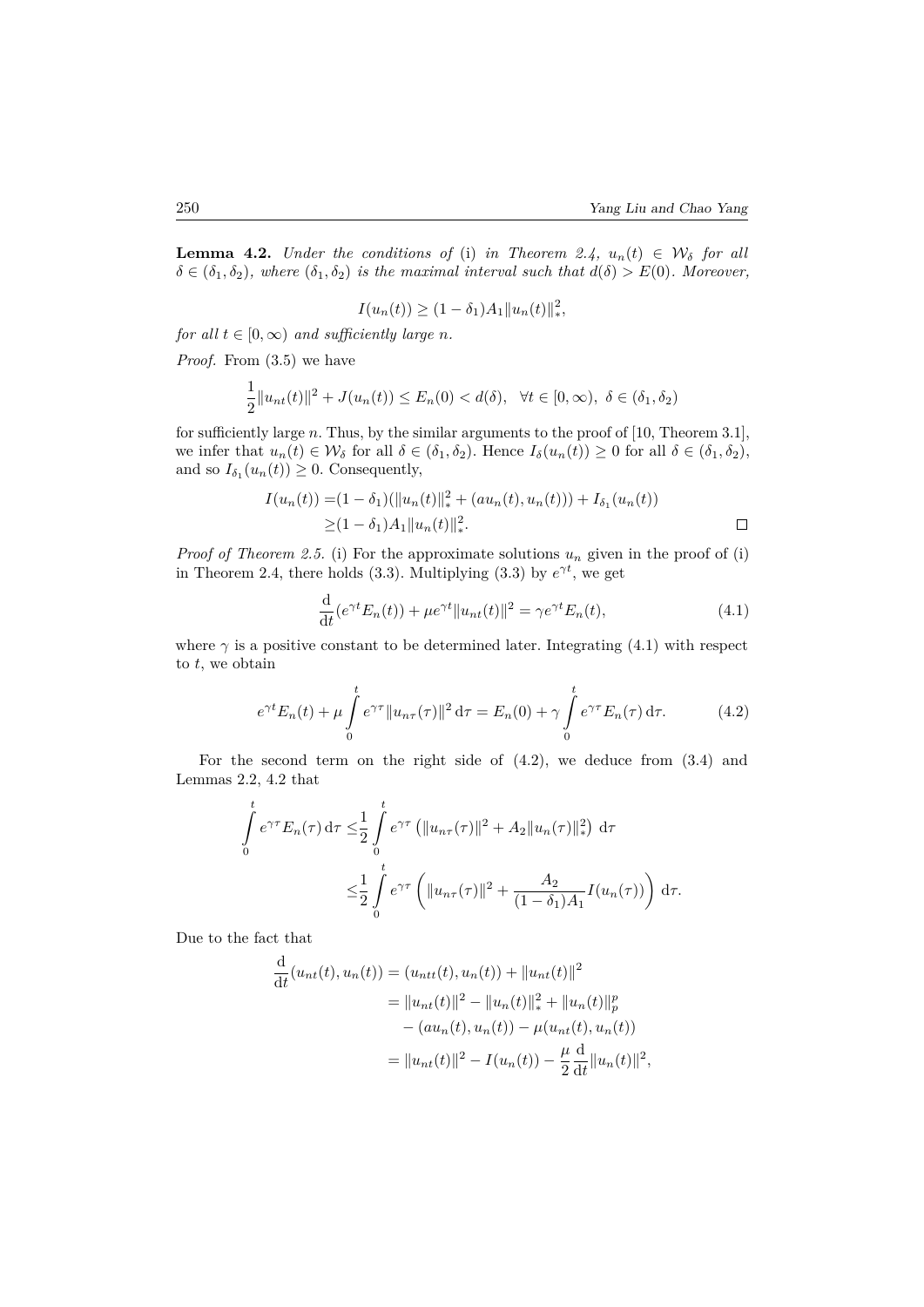we further obtain

$$
\int_{0}^{t} e^{\gamma \tau} E_{n}(\tau) d\tau \leq \frac{(1 - \delta_{1})A_{1} + A_{2}}{2(1 - \delta_{1})A_{1}} \int_{0}^{t} e^{\gamma \tau} ||u_{n\tau}(\tau)||^{2} d\tau
$$
\n
$$
- \frac{A_{2}}{2(1 - \delta_{1})A_{1}} \int_{0}^{t} e^{\gamma \tau} \frac{d}{d\tau} \left( (u_{n\tau}(\tau), u_{n}(\tau)) + \frac{\mu}{2} ||u_{n}(\tau)||^{2} \right) d\tau.
$$
\n(4.3)

Note that

$$
-\int_{0}^{t} e^{\gamma \tau} \frac{d}{d\tau} \left( (u_{n\tau}(\tau), u_n(\tau)) + \frac{\mu}{2} ||u_n(\tau)||^2 \right) d\tau
$$
  
=  $(u_{nt}(0), u_n(0)) + \frac{\mu}{2} ||u_n(0)||^2$   
 $- e^{\gamma t} \left( (u_{nt}(t), u_n(t)) + \frac{\mu}{2} ||u_n(t)||^2 \right)$   
 $+ \gamma \int_{0}^{t} e^{\gamma \tau} \left( (u_{n\tau}(\tau), u_n(\tau)) + \frac{\mu}{2} ||u_n(\tau)||^2 \right) d\tau.$ 

Thus it is easy to see from Cauchy's inequality that

$$
-\int_{0}^{t} e^{\gamma \tau} \frac{d}{d\tau} \left( (u_{n\tau}(\tau), u_n(\tau)) + \frac{\mu}{2} ||u_n(\tau)||^2 \right) d\tau
$$
  
\n
$$
\leq \frac{1}{2} (||u_{nt}(0)||^2 + (\mu + 1) ||u_n(0)||^2)
$$
  
\n
$$
+ \frac{1}{2} e^{\gamma t} (||u_{nt}(t)||^2 + (\mu + 1) ||u_n(t)||^2)
$$
  
\n
$$
+ \frac{\gamma}{2} \int_{0}^{t} e^{\gamma \tau} (||u_{n\tau}(\tau)||^2 + (\mu + 1) ||u_n(\tau)||^2) d\tau.
$$
\n(4.4)

Moreover, from assertion (3.6), we get

$$
E_n(t) = \frac{1}{2} ||u_{nt}(t)||^2 + J(u_n(t))
$$
  
=  $\frac{1}{2} ||u_{nt}(t)||^2 + \frac{1}{p}I(u_n(t)) + \frac{p-2}{2p} (||u_n(t)||_*^2 + (au_n(t), u_n(t)))$  (4.5)  
 $\geq \frac{1}{2} ||u_{nt}(t)||^2 + \frac{p-2}{2p}A_1 ||u_n(t)||_*^2.$ 

Then according to Lemma 2.1, there exists a constant  $C_1 > 0$  such that

$$
\frac{1}{2}(\|u_{nt}(t)\|^2 + (\mu + 1)\|u_n(t)\|^2) \le C_1 E_n(t).
$$
\n(4.6)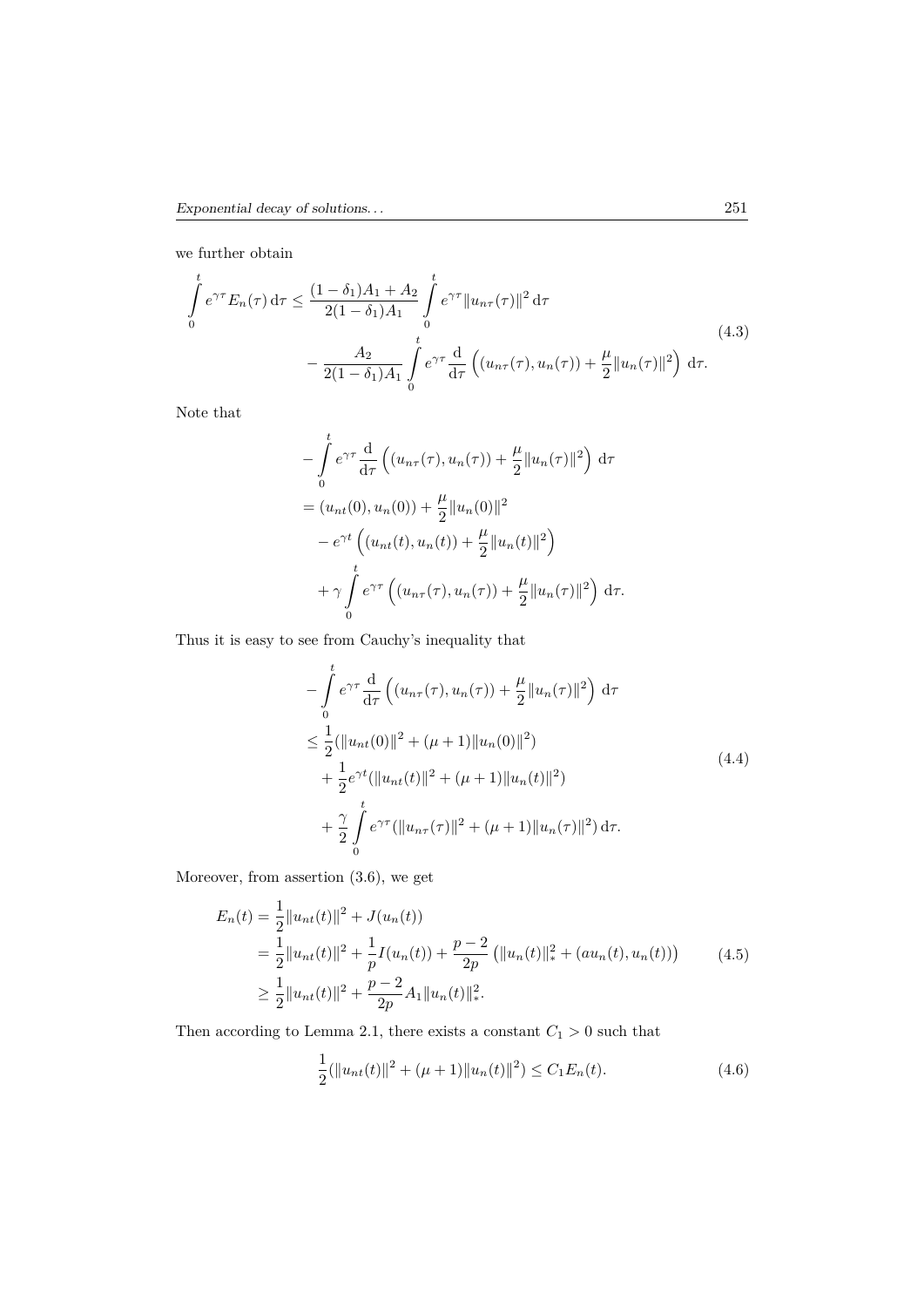Therefore, we conclude from  $(4.2)$ – $(4.4)$  and  $(4.6)$  that there exist constants  $C_2, C_3 > 0$ such that

$$
e^{\gamma t} E_n(t) + \mu \int_0^t e^{\gamma \tau} \|u_{n\tau}(\tau)\|^2 d\tau
$$
  
\n
$$
\leq C_2 E_n(0) + \frac{\gamma ((1 - \delta_1)A_1 + A_2)}{2(1 - \delta_1)A_1} \int_0^t e^{\gamma \tau} \|u_{n\tau}(\tau)\|^2 d\tau
$$
  
\n
$$
+ C_3 \gamma e^{\gamma t} E_n(t) + C_3 \gamma^2 \int_0^t e^{\gamma \tau} E_n(\tau) d\tau.
$$

Choosing

$$
\gamma < \min \left\{ \frac{1}{2C_3}, \frac{2\mu(1-\delta_1)A_1}{(1-\delta_1)A_1+A_2} \right\},\,
$$

we have

$$
e^{\gamma t} E_n(t) \le 2C_2 E_n(0) + 2C_3 \gamma^2 \int_0^t e^{\gamma \tau} E_n(\tau) d\tau.
$$

Then it is easy to verify that

$$
e^{\gamma t} E_n(t) \le 2C_2 E_n(0) e^{2C_3 \gamma^2 t},
$$

which gives

$$
E_n(t) < 2C_2 \, d e^{-\beta t} \tag{4.7}
$$

for sufficiently large *n*, where  $\beta = \gamma - 2C_3\gamma^2$ . From (4.5) we have

$$
||u_{nt}(t)||^2 + ||u_n(t)||_*^2 \le C_4 E_n(t)
$$

for some  $C_4 > 0$ . This, combined with  $(3.8)$ ,  $(3.10)$  and  $(4.7)$ , yields

$$
||u_t(t)||^2 + ||u(t)||_*^2 \le \liminf_{n \to \infty} (||u_{nt}(t)||^2 + ||u_n(t)||_*^2)
$$
  

$$
\le 2C_2C_4de^{-\beta t}
$$

for all  $t \in [0, \infty)$ .

(ii) For the solution  $u(t) \in W$  to the problem (1.1)–(1.3), we have  $I(u(t)) > 0$ for all  $t \in [0, \infty)$ . From  $(2.1)$  we get

$$
\frac{\mathrm{d}}{\mathrm{d}t}(u_t(t), u(t)) = ||u_t(t)||^2 - I(u(t)) - \mu(u_t(t), u(t)).
$$

Hence,  $||u_t(t)|| > 0$ , i.e.,

$$
\frac{\mathrm{d}}{\mathrm{d}t} \int\limits_0^t \|u_\tau(\tau)\|^2 \,\mathrm{d}\tau > 0.
$$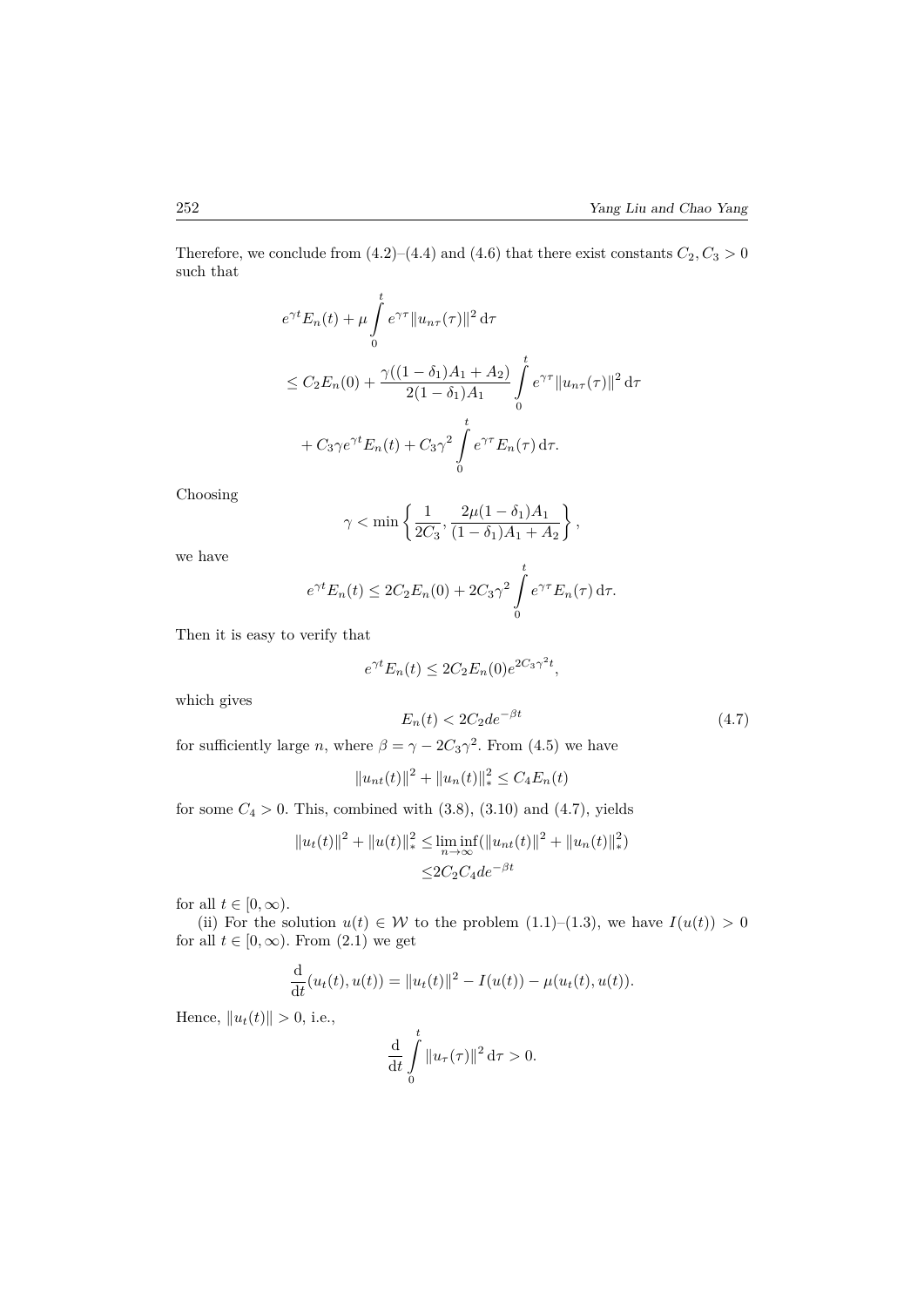Consequently, there exists a constant  $\tilde{t} > 0$  such that

$$
\int_{0}^{\tilde{t}} \|u_{\tau}(\tau)\|^{2} d\tau > 0,
$$

which, together with  $(2.2)$  and  $E(0) = d$ , yields

$$
E(t) \leq d - \mu \int_{0}^{\tilde{t}} \|u_{\tau}(\tau)\|^{2} d\tau, \quad \forall t \in [\tilde{t}, \infty).
$$

Set

$$
\tilde{d} := d - \mu \int\limits_0^{\tilde{t}} \|u_\tau(\tau)\|^2 \, \mathrm{d}\tau.
$$

Then  $0 < E(t) \leq \tilde{d} < d$  for all  $t \in [\tilde{t}, \infty)$ . Therefore, we infer from (i) that there holds (2.3) for all  $t \in [\tilde{t}, \infty)$ . (2.3) for all  $t \in [\tilde{t}, \infty)$ .

#### **Acknowledgements**

*This work was supported by the Science and Technology Plan Project of Gansu Province in China (Grant No. 21JR1RA200) and the Talent Introduction Research Project of Northwest Minzu University in China (Grant No. xbmuyjrc2021008).*

#### REFERENCES

- [1] R.A. Adams, *Sobolev Spaces*, Academic Press, New York, 1975.
- [2] S. Baraket, V.D. Radulescu, *Combined effects of concave-convex nonlinearities in a fourth-order problem with variable exponent*, Adv. Nonlinear Stud. **16** (2016), 409–419.
- [3] J.M.W. Brownjohn, *Observations on non-linear dynamic characteristics of suspension bridges*, Earthquake Engng. Struct. Dyn. **23** (1994), 1351–1367.
- [4] A. Ferrero, F. Gazzola, *A partially hinged rectangular plate as a model for suspension bridges*, Discrete Contin. Dyn. Syst. **35** (2015), 5879–5908.
- [5] F. Gazzola, *Nonlinearity in oscillating bridges*, Electron. J. Differential Equations **211** (2013), 1642–1654.
- [6] W. Lacarbonara, *Nonlinear Structural Mechanics: Theory, Dynamical Phenomena and Modeling*, Springer, New York, 2013.
- [7] A.C. Lazer, P.J. McKenna, *Large scale oscillatory behaviour in loaded asymmetric systems*, Ann. Inst. H. Poincaré Anal. Non Linéaire **4** (1987), 243–274.
- [8] W. Lian, J. Wang, R. Xu, *Global existence and blow up of solutions for pseudo-parabolic equation with singular potential*, J. Differential Equations **269** (2020), 4914–4959.
- [9] W. Lian, R. Xu, *Global well-posedness of nonlinear wave equation with weak and strong damping terms and logarithmic source term*, Adv. Nonlinear Anal. **9** (2020), 612–632.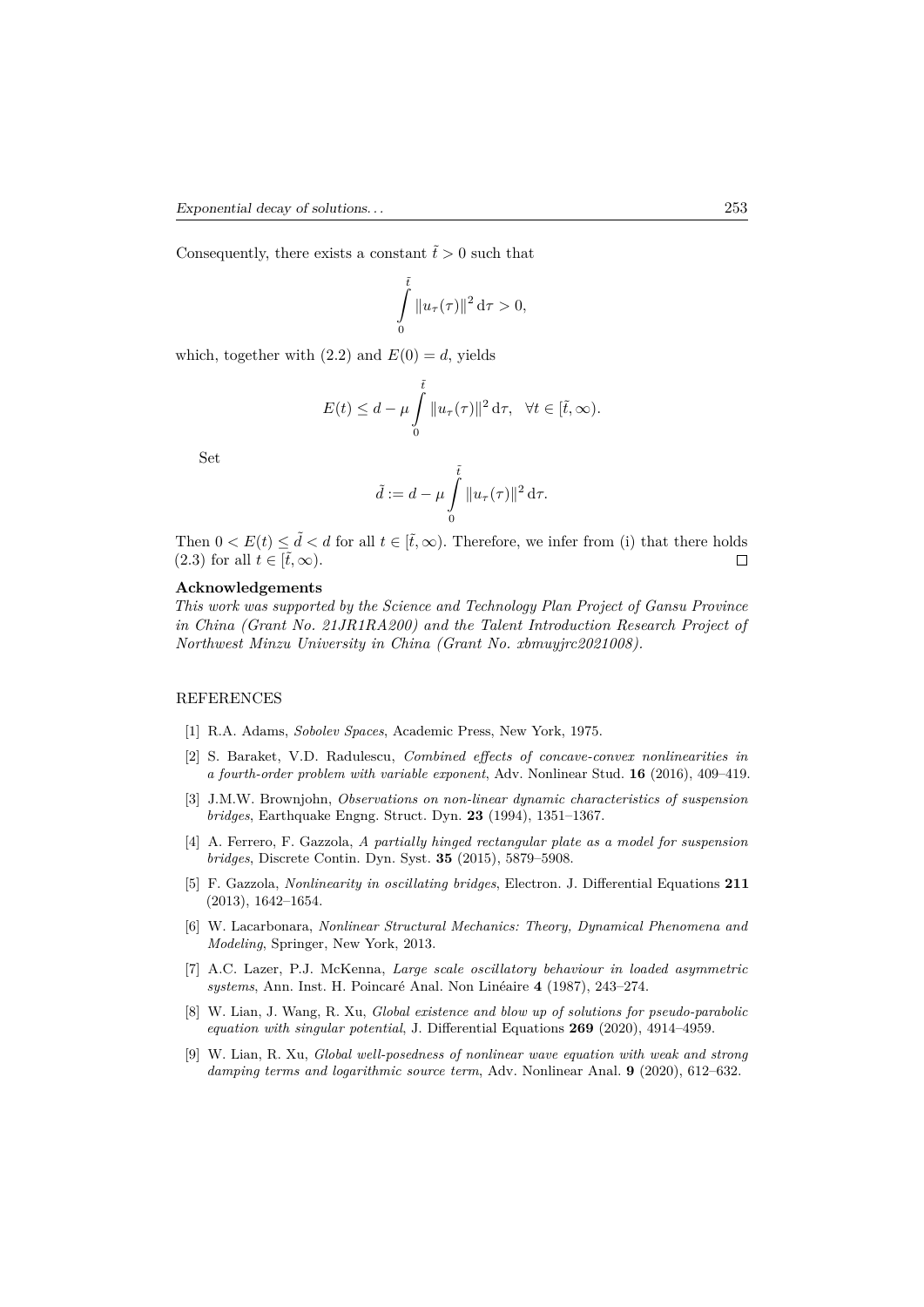- [10] Y. Liu, J. Zhao, *On potential wells and applications to semilinear hyperbolic equations and parabolic equations*, Nonlinear Anal. **64** (2006), 2665–2687.
- [11] P.J. McKenna, W. Walter, *Nonlinear oscillations in a suspension bridge*, Arch. Ration. Mech. Anal. **98** (1987), 167–177.
- [12] P.J. McKenna, W. Walter, *Travelling waves in a suspension bridge*, SIAM J. Appl. Math. **50** (1990), 703–715.
- [13] A. Mohammed, V.D. Radulescu, A. Vitolo, *Blow-up solutions for fully nonlinear equations: Existence, asymptotic estimates and uniqueness*, Adv. Nonlinear Stud. **9** (2020), 39–64.
- [14] L.E. Payne, D.H. Sattinger, *Sadle points and instability of nonlinear hyperbolic equations*, Israel J. Math. **22** (1975), 273–303.
- [15] R.H. Plaut, F.M. Davis, *Sudden lateral asymmetry and torsional oscillations of section models of suspension bridges*, J. Sound Vib. **307** (2007), 894–905.
- [16] V. Radulescu, *Nonlinear Analysis Theory and Methods*, Springer, New York, 2019.
- [17] D.H. Sattinger, *On global solution of nonlinear hyperbolic equations*, Arch. Rational Mech. Anal. **30** (1968), 148–172.
- [18] E. Ventsel, T. Krauthammer, *Thin Plates and Shells: Theory, Analysis, and Applications*, Marcel Dekker, New York, 2001.
- [19] Y. Wang, *Finite time blow-up and global solutions for fourth order damped wave equations*, J. Math. Anal. Appl. **418** (2014), 713–733.
- [20] R. Xu, W. Lian, Y. Niu, *Global well-posedness of coupled parabolic systems*, Sci. China Math. **63** (2020), 321–356.
- [21] R. Xu, J. Su, *Global existence and finite time blow-up for a class of semilinear pseudo-parabolic equations*, J. Funct. Anal. **264** (2013), 2732–2763.
- [22] R. Xu, X. Wang, Y. Yang, S. Chen, *Global solutions and finite time blow-up for fourth order nonlinear damped wave equation*, J. Math. Phys. **59** (2018), 061503.
- [23] R. Xu, M. Zhang, S. Chen, Y. Yang, J. Shen, *The initial-boundary value problems for a class of six order nonlinear wave equation*, Discrete Contin. Dyn. Syst. **37** (2017), 5631–5649.

Yang Liu liuyangnufn@163.com

Northwest Minzu University College of Mathematics and Computer Science No. 1, Northwest New Village Lanzhou 730030, P.R. China

Sichuan University College of Mathematics No. 24, South Section 1, Yihuan Road Chengdu 610065, P.R. China